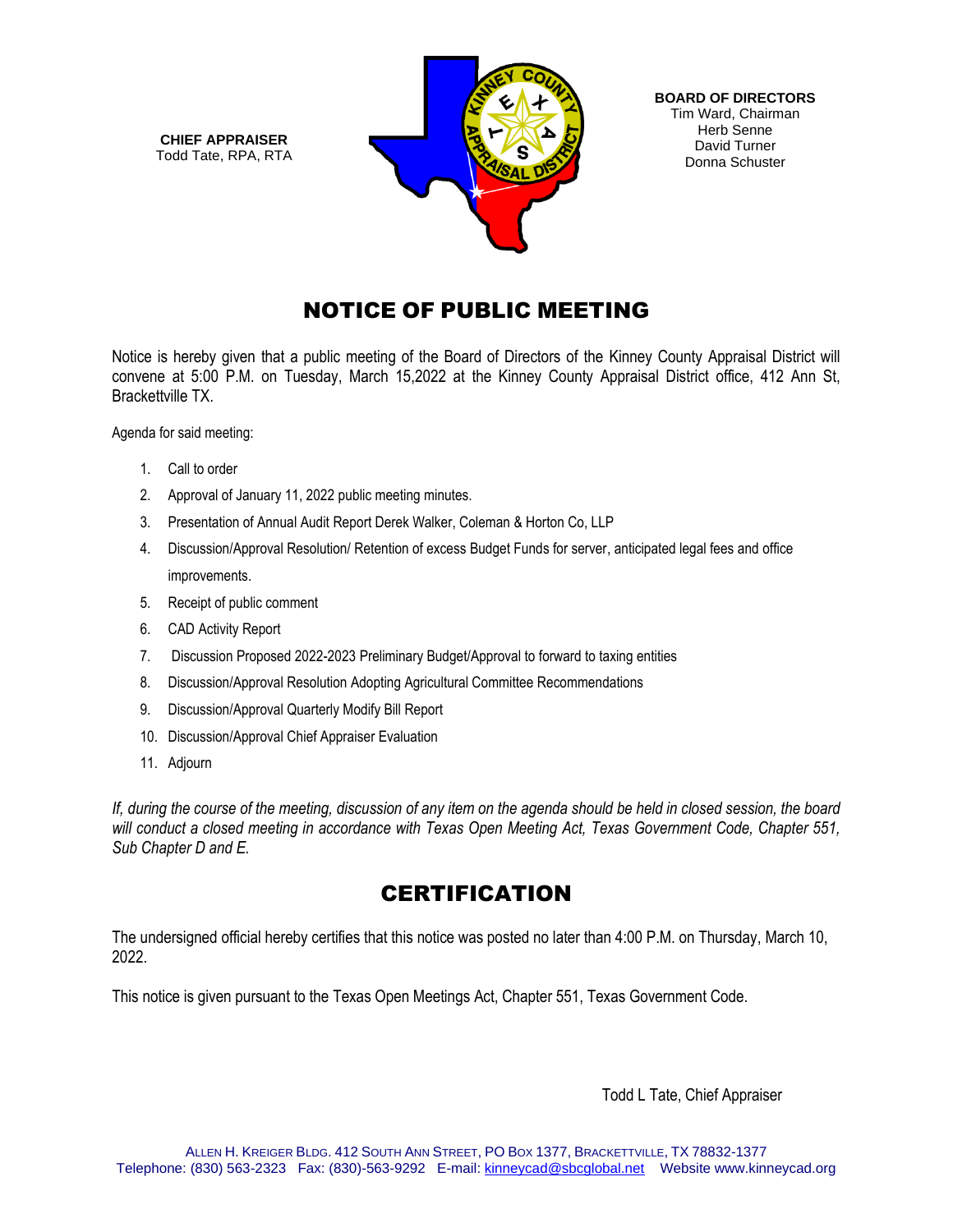**CHIEF APPRAISER** Todd Tate, RPA, RTA



**BOARD OF DIRECTORS** Tim Ward, Chairman Herb Senne David Turner Donna Schuster

# NOTICE OF PUBLIC MEETING

Notice is hereby given that a public meeting of the Board of Directors of the Kinney County Appraisal District will convene at 5:00 P.M. on Tuesday, January 11, 2022 at the Kinney County Appraisal District office, 412 Ann St, Brackettville TX.

Agenda for said meeting:

- Call to order
- Oath of Office:administered by Chief Appraiser to Tim Ward and Donna Schuster
- Selection of Board Officers 2022-2023
- Approval of December 14,2021 public meeting minutes.
- Receipt of public comment
- CAD Activity Report
- Discussion/Approval T.Y. Pickett contract for the years 2022-2023
- Discussion/Approval Coleman & Horton CPAs contract for audit, year ending Sept 30, 2021.
- Discussion Proposed 2022-2023 Preliminary Budget
- Discussion/Approval Quarterly Modify Bill Report
- Distribute Chief Appraiser Evaluation for return March meeting
- Adjourn

*If, during the course of the meeting, discussion of any item on the agenda should be held in closed session, the board will conduct a closed meeting in accordance with Texas Open Meeting Act, Texas Government Code, Chapter 551, Sub Chapter D and E.* 

## **CERTIFICATION**

The undersigned official hereby certifies that this notice was posted no later than 4:00 P.M. on Thursday, January 6, 2022.

This notice is given pursuant to the Texas Open Meetings Act, Chapter 551, Texas Government Code.

Todd L Tate, Chief Appraiser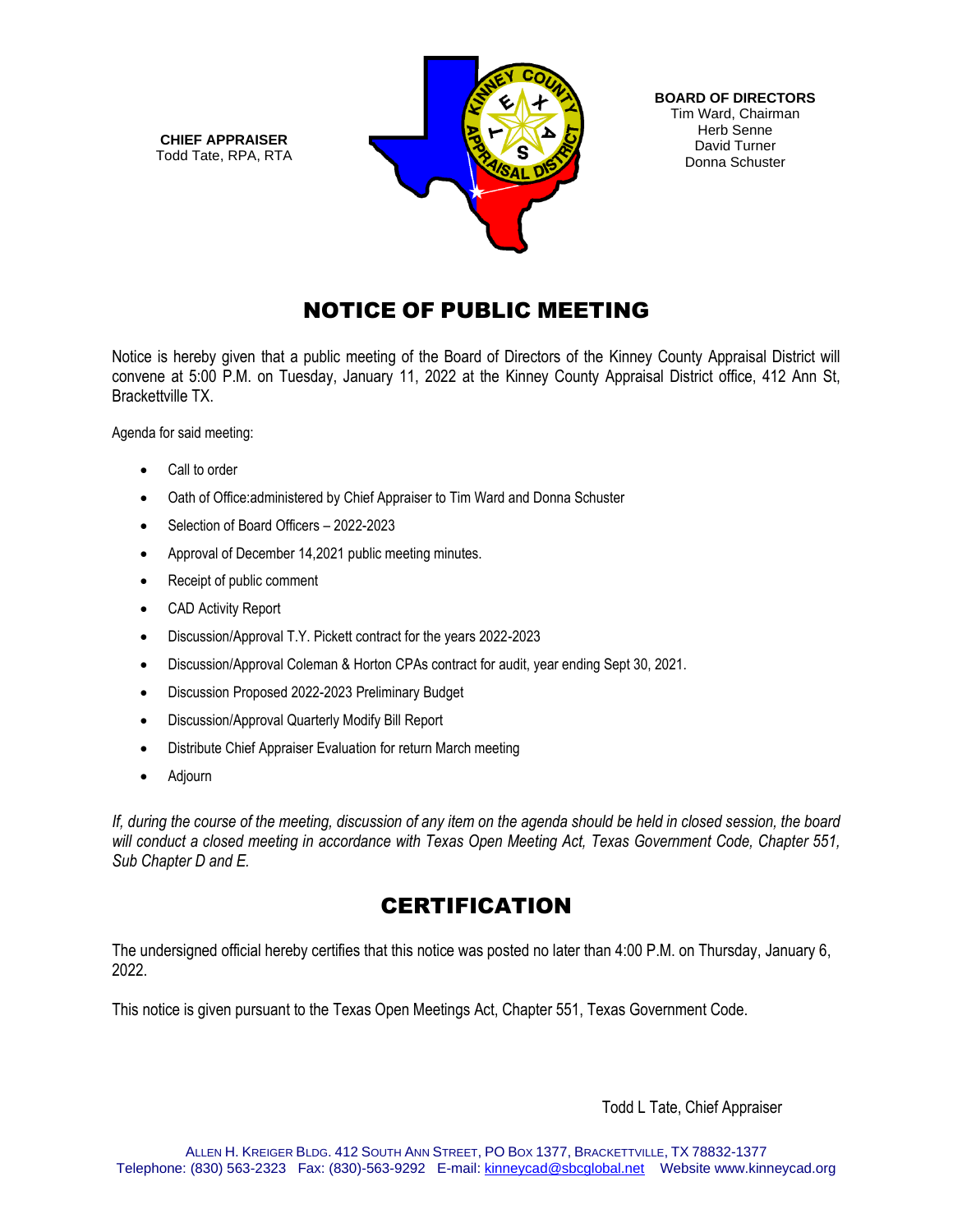#### **MINUTES OF THE BOARD OF DIRECTORS KINNEY COUNTY APPRAISAL DISTRICT**

A regular meeting of the Board of Directors of the Kinney County Appraisal District was held on January 11, 2022 at 5:00 P.M. at the Appraisal District Office, Brackettville, Texas.

- 1. **QUORUM.** A quorum was declared present based on the presence of the following directors:
	- David Turner
	- Tim Ward
	- Donna Schuster
- 12. **OATH OF OFFICE.** The oath of office was administered for the 2022-2023 term to Tim Ward & Donna Schuster

3. **BOARD OFFICERS 2022.** The board chose Tim Ward chairman, Herb Senne Vice-chair and David Turner Secretary.

4.*Appropriate motion duly made, seconded, and adopted by the unanimous vote of the directors & took the following action.*

**MINUTES.** The minutes of the public meeting of December 14, 2021 were approved.

#### 5. **NO PUBLIC COMMENT**

6. **OVERVIEW.** The Chief Appraiser reviewed for the Board the highlights of CAD operations since the last meeting:

- a. Collections and budget recap YTD, period ending January 11, 2022. Collections ahead of same period as last year.
- b. 2022 MAP Review scheduled for April.
- c. Property Value Study has been completed, waiting on final report.
- d. Appraisal period in progress with 99% of Brackettville and 2/3 of Fort Clark being complete.
- e. Flight has not been completed.
- f. Preparations for audit have been made but no date set as of yet.
- 7. **DISCUSSION/APPROVAL T.Y. PICKETT CONTRACT FOR YEARS 2022-2023.** *Appropriate motion duly made, seconded and adopted by the unanimous vote of the directors*
- 8. **DISCUSSION/APPROVAL COLMAN & HORTON CPAs CORTRACT FOR AUDIT YEAR ENDING September 30, 2021.** *Appropriate motion duly made, seconded and adopted by the unanimous vote of the directors*
- 9. **DISCUSSION OF THE 2022-2023 PRELIMINARY BUDGET** The Preliminary Budget was discussed.
- 10. **DISCUSSION/APPROVAL MODIFIED BILL REPORT** *Appropriate motion duly made, seconded and adopted by the unanimous vote of the directors*
- 11. **DISCUSSION CHIEF APPRAISER EVALUATION** Chief Appraiser evaluation forms handed out to Board Members for return at March meeting.

THERE BEING NO FUTHER BUINESS, THE MEETING WAS DULY ADJOURNED AT 5:45pm.

Tim Ward, Chairman

\_\_\_\_\_\_\_\_\_\_\_\_\_\_\_\_\_\_\_\_\_\_\_\_\_\_\_\_\_\_\_\_\_\_\_\_

\_\_\_\_\_\_\_\_\_\_\_\_\_\_\_\_\_\_\_\_\_\_\_\_\_\_\_\_\_\_\_\_\_\_\_\_

David Turner, Secretary